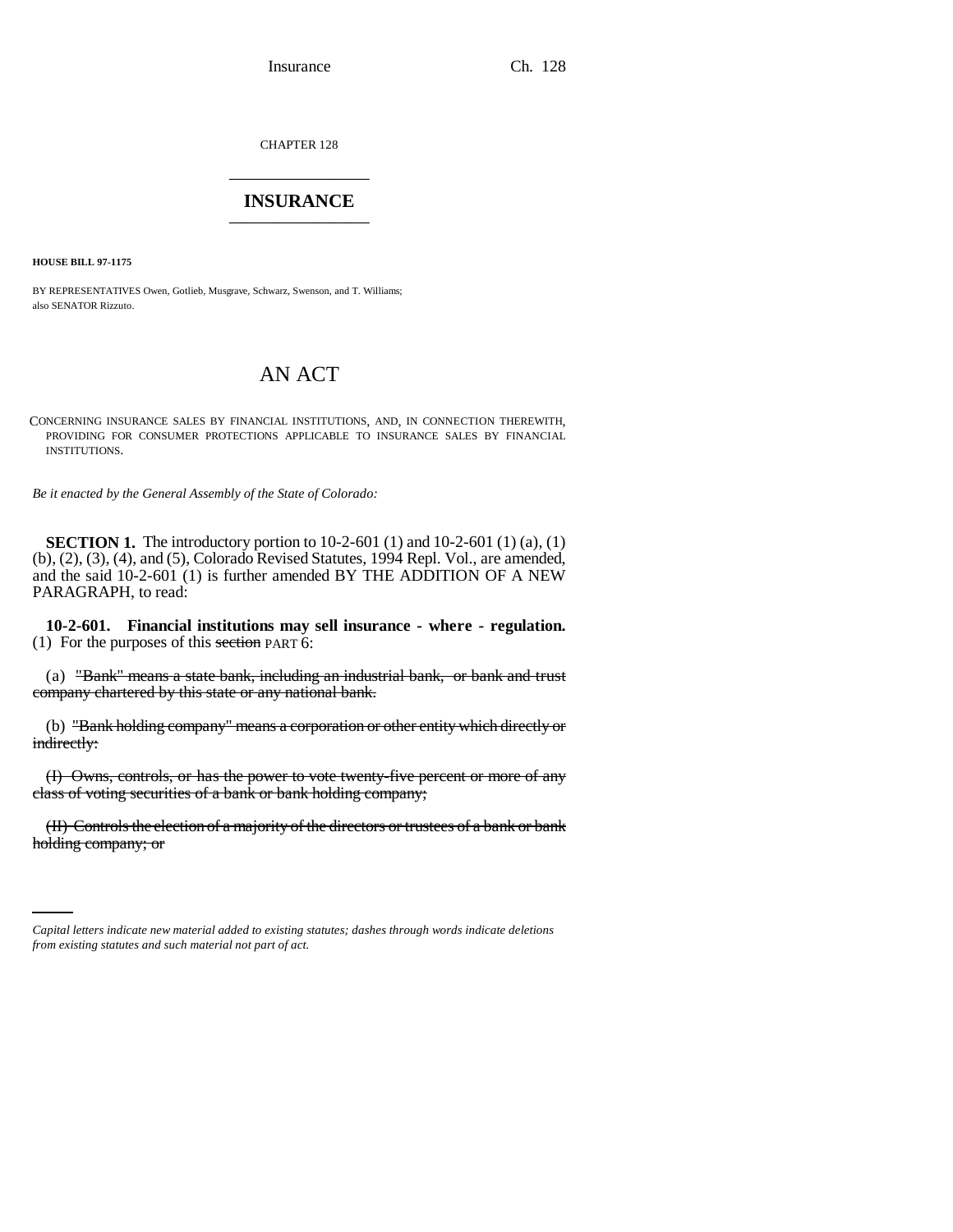#### Ch. 128 Insurance

### (III) Exercises a controlling influence over the management or policies of a bank or bank holding company.

(e) "FINANCIAL INSTITUTION" MEANS A STATE BANK, INCLUDING AN INDUSTRIAL BANK, OR A BANK AND TRUST COMPANY CHARTERED BY A STATE, A TRUST COMPANY, A SAVINGS AND LOAN ASSOCIATION, A CREDIT UNION, A BANK HOLDING COMPANY AS DEFINED BY 12 U.S.C. SEC. 1841, OR A NATIONAL BANK AND THE FINANCIAL INSTITUTION IS LOCATED IN THIS STATE. "FINANCIAL INSTITUTION" INCLUDES FEDERALLY CHARTERED SAVINGS AND LOAN ASSOCIATIONS AND CREDIT UNIONS LOCATED IN THIS STATE.

(2) No bank or bank holding company, nor any subsidiary, affiliate, FINANCIAL INSTITUTION or employee thereof shall be licensed or admitted, directly or indirectly, as an insurer or be licensed to sell insurance in this state; except in the manner provided for banks in section  $11-6-101(2)$ , C.R.S. except that:

(a) A FINANCIAL INSTITUTION OR EMPLOYEE THEREOF MAY ENGAGE IN THE ACTIVITIES OF AN INSURANCE PRODUCER OR AN INSURANCE AGENCY IN THIS STATE AND SHALL BE LICENSED PURSUANT TO THIS ARTICLE. SUCH PRODUCERS AND AGENCIES SHALL BE SUBJECT TO THE PROVISIONS OF THIS TITLE AND RULES PROMULGATED PURSUANT THERETO.

(b) UNLICENSED EMPLOYEES OF FINANCIAL INSTITUTIONS SHALL NOT SELL INSURANCE OR ANNUITIES. SUCH EMPLOYEES MAY DIRECT CUSTOMERS TO LICENSED PERSONS.

 $(a)$  (c) A bank or bank holding company FINANCIAL INSTITUTION, or any subsidiary, affiliate, or employee thereof, may be licensed to sell INSURANCE, credit insurance, and fixed and variable annuity contracts in accordance with regulations promulgated by the commissioner.

(b) A bank holding company or any subsidiary, affiliate, or employee thereof, in a municipality or trade area the population of which does not exceed five thousand as shown by the last preceding federal census, may be licensed to sell insurance in accordance with rules of the commissioner and with federal law;

(c) Any employee of a bank or bank holding company licensed to sell insurance, or such person's successor in the same or similar position, in connection with the business of said bank or bank holding company on July 1, 1977, may continue to sell insurance of the type sold prior to said date;

(d) Any bank or bank holding company FINANCIAL INSTITUTION, or any subsidiary, affiliate, or employee thereof, may be permitted to own an insurance company authorized to sell, and that insurance company's employees may be licensed to sell, insurance to guarantee the payment of any amounts due in connection with any securities or obligations described in section 11-57-101, C.R.S.; except that no bank, bank holding company FINANCIAL INSTITUTION, OR ANY subsidiary or affiliate subject to the supervision of the banking board created in section 11-2-102, C.R.S., shall own such an insurance company without the consent of the banking board, AND NO FINANCIAL INSTITUTION SUBJECT TO THE SUPERVISION OF THE FINANCIAL SERVICES BOARD CREATED IN SECTION 11-44-101.6, C.R.S., SHALL OWN SUCH AN INSURANCE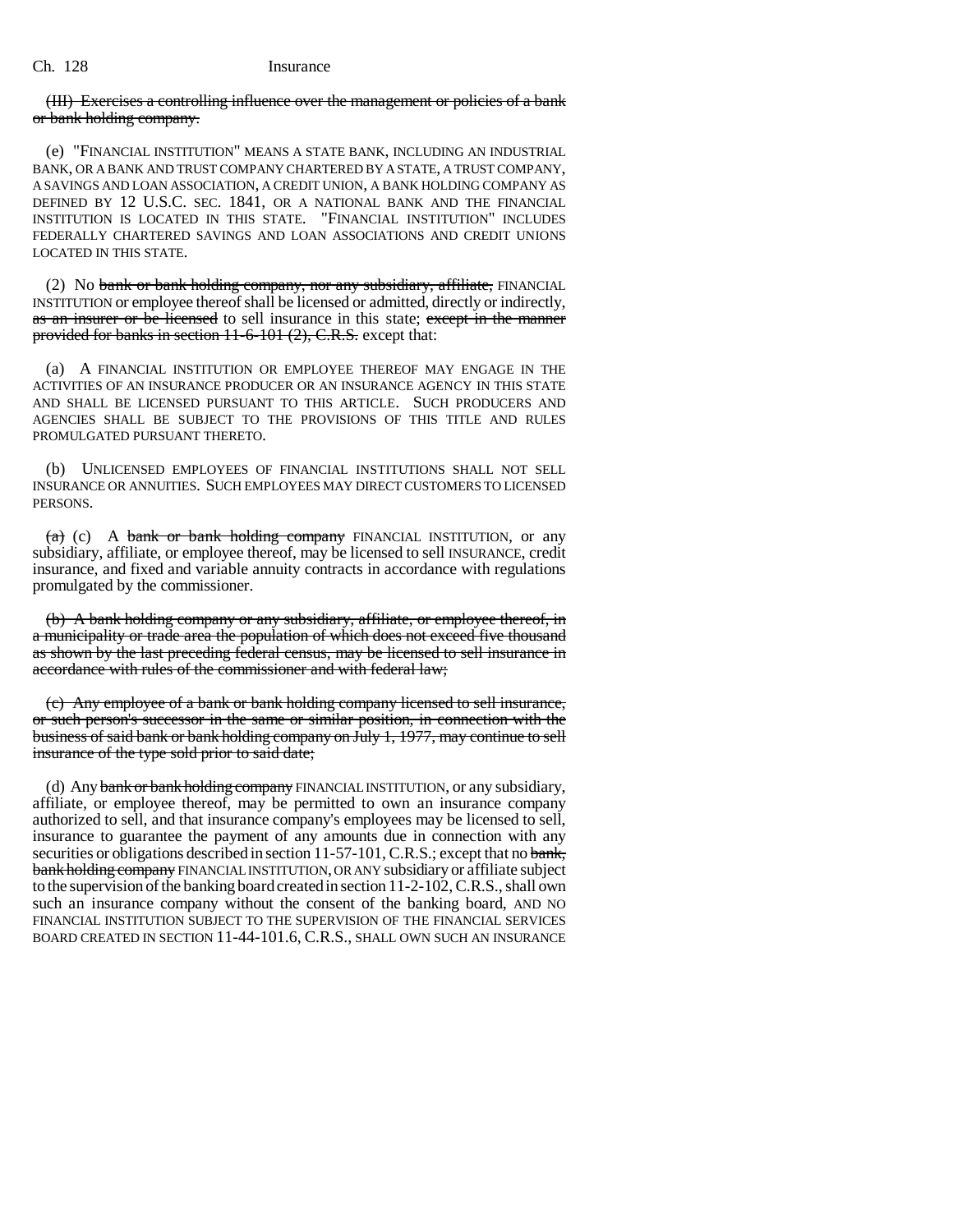COMPANY WITHOUT THE CONSENT OF THE FINANCIAL SERVICES BOARD, and no bank FINANCIAL INSTITUTION shall invest more than ten percent of its capital and surplus in such an insurance company. and

(e) Any bank or bank holding company FINANCIAL INSTITUTION, or any subsidiary or affiliate thereof, may own, directly or indirectly, a captive insurance company operating under article 6 of this title. except that such a captive insurance company may provide insurance only for the purposes specified in paragraph (e) of subsection (3) of this section.

(f) ANY TRADE ASSOCIATION ORGANIZED PRIMARILY TO PROMOTE THE COMMON INTERESTS OF FINANCIAL INSTITUTIONS, OR AN AFFILIATE OR SUBSIDIARY OF SUCH ASSOCIATION, MAY HOLD STOCK OR OTHER INTERESTS IN AN INSURANCE COMPANY, OR AN AFFILIATE OR SUBSIDIARY THEREOF.

(3) Notwithstanding any provision of this section to the contrary, this section shall not be construed to prohibit:

(a) Any insurance company or any of its licensed insurance producers from conducting business separate and apart from any bank;

(b) Any bank or bank holding company, or any subsidiary or affiliate thereof, operating an agency which sold insurance in this state on July 1, 1977, from continuing such operation so long as such agency continues to function as it was constituted on said date; or

(c) Any trade association organized primarily to promote the common interests of banks, or an affiliate or subsidiary of such association, from holding stock or other interests in an insurance company, or an affiliate or subsidiary thereof, for the purpose of, and limited to, obtaining for members of the association, either through the association itself or through its affiliate or subsidiary, directors' and officers' liability insurance, blanket bond insurance, and surety insurance, if such trade association is not an affiliate or subsidiary of any particular bank or bank holding company. For purposes of this paragraph (c), "banks" means banks organized under the "Colorado Banking Code of 1957", articles 1 to 11 and 22 and 23 of title 11, C.R.S., or under chapter 2 of Title 12 of the United States Code, and "affiliate" and "subsidiary" shall have the meanings set forth in section 10-3-801 (1) and (8).

(4) No person licensed to sell insurance in this state shall be prohibited from serving as an officer, director, or employee of a bank or bank holding company if such person conducts the person's insurance activities free of ownership or control of the bank or bank holding company and the bank or bank holding company does not participate directly or indirectly in the earnings from the person's insurance activities.

(5) The commissioner shall promulgate such rules as are necessary to maintain the separation between banks or bank holding companies and the insurance business and to promote fair trade practices IMPLEMENT THIS PART 6.

**SECTION 2.** 10-2-602, Colorado Revised Statutes, 1994 Repl. Vol., is amended to read: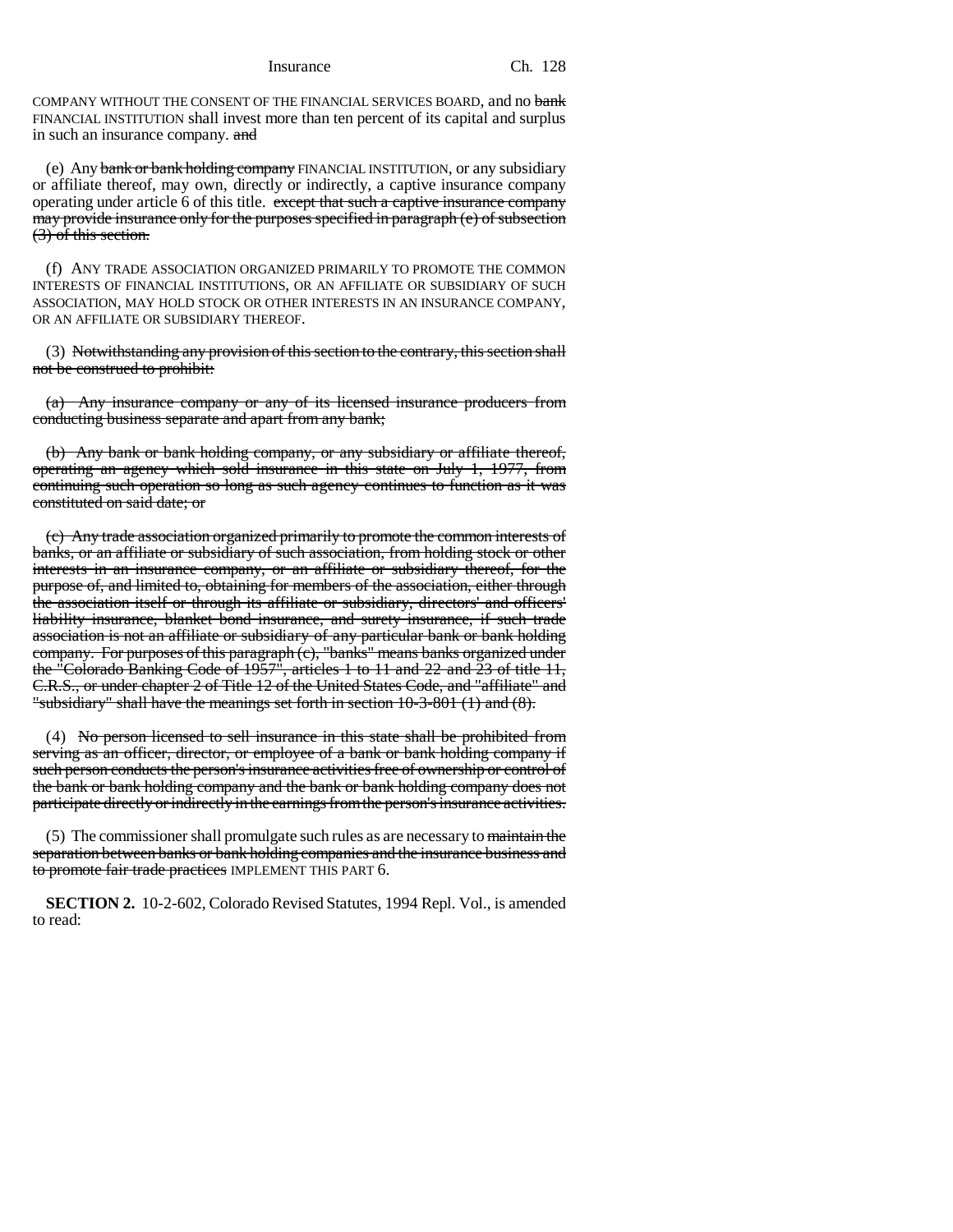#### Ch. 128 Insurance

**10-2-602. Sale of annuities and insurance by financial institutions - certain tying arrangements prohibited.** (1) IN ADDITION TO THE REQUIREMENTS OF SECTION 10-3-1105, no bank, bank holding company FINANCIAL INSTITUTION, or subsidiary affiliate, or employee of a bank, bank holding company FINANCIAL INSTITUTION, shall extend credit, lease or sell property of any kind, furnish any service, or fix or vary the consideration for any such extension of credit, lease, sale, or service on the condition or requirement that the customer shall obtain AN INSURANCE CONTRACT OR AN ANNUITY from such bank, bank holding company FINANCIAL INSTITUTION, OR ANY subsidiary affiliate, or employee. a fixed or variable annuity contract.

(2) NO FINANCIAL INSTITUTION MAY OFFER A FINANCIAL PRODUCT OR SERVICE, OR FIX OR VARY THE CONDITIONS OF SUCH PRODUCT OR SERVICE, CONDITIONED ON A REQUIREMENT THAT THE CUSTOMER OBTAIN INSURANCE FROM SUCH FINANCIAL INSTITUTION OR ANY SPECIFIC PERSON.

(3) NO PERSON SHALL REQUIRE OR IMPLY THAT THE PURCHASE OF AN INSURANCE PRODUCT, OR OF AN ANNUITY FROM A FINANCIAL INSTITUTION, IS A CONDITION OF THE LENDING OF MONEY OR EXTENSION OF CREDIT, MAINTENANCE OF A TRUST ACCOUNT, ESTABLISHMENT OR MAINTENANCE OF A CHECKING, SAVINGS, DEPOSIT, OR SHARE ACCOUNT, OR THE PROVISION OF PRODUCTS OR SERVICES RELATED TO SUCH ACTIVITIES.

**SECTION 3.** 10-2-603 (1), Colorado Revised Statutes, 1994 Repl. Vol., is amended to read:

**10-2-603. Bank sale of annuities - disclosure requirements.** (1) Any bank or bank holding company FINANCIAL INSTITUTION, or any subsidiary affiliate, or employee thereof, which sells a fixed or variable annuity contract shall receive written acknowledgment from the purchaser that the annuity which is being purchased involves MAY INVOLVE investment risk and is not insured by the federal deposit insurance corporation OR THE NATIONAL CREDIT UNION SHARE INSURANCE FUND. Such written notice shall be clear and conspicuous and shall be given before or contemporaneously with the purchase of the annuity. THIS SUBSECTION (1) SHALL APPLY TO AN AFFILIATE OR SUBSIDIARY OF A FINANCIAL INSTITUTION IF SUCH AN AFFILIATE OR SUBSIDIARY SELLS INSURANCE ON THE PREMISES OF A FINANCIAL INSTITUTION.

**SECTION 4.** Part 6 of article 2 of title 10, Colorado Revised Statutes, 1994 Repl. Vol., is amended BY THE ADDITION OF THE FOLLOWING NEW SECTIONS to read:

**10-2-604. Disclosures.** (1) A FINANCIAL INSTITUTION, AND ANY PERSON SELLING INSURANCE WITH A CASH VALUE OR A CASH ACCUMULATION COMPONENT ON BEHALF OF A FINANCIAL INSTITUTION, SHALL DISCLOSE TO THE FINANCIAL INSTITUTION'S CUSTOMERS OR MEMBERS, AND ON ANY ADVERTISEMENTS OR PROMOTIONAL MATERIAL, THAT INSURANCE OFFERED, RECOMMENDED, SPONSORED, OR SOLD BY THE FINANCIAL INSTITUTION, OR ON THE PREMISES OF THE FINANCIAL INSTITUTION:

(a) IS NOT A DEPOSIT;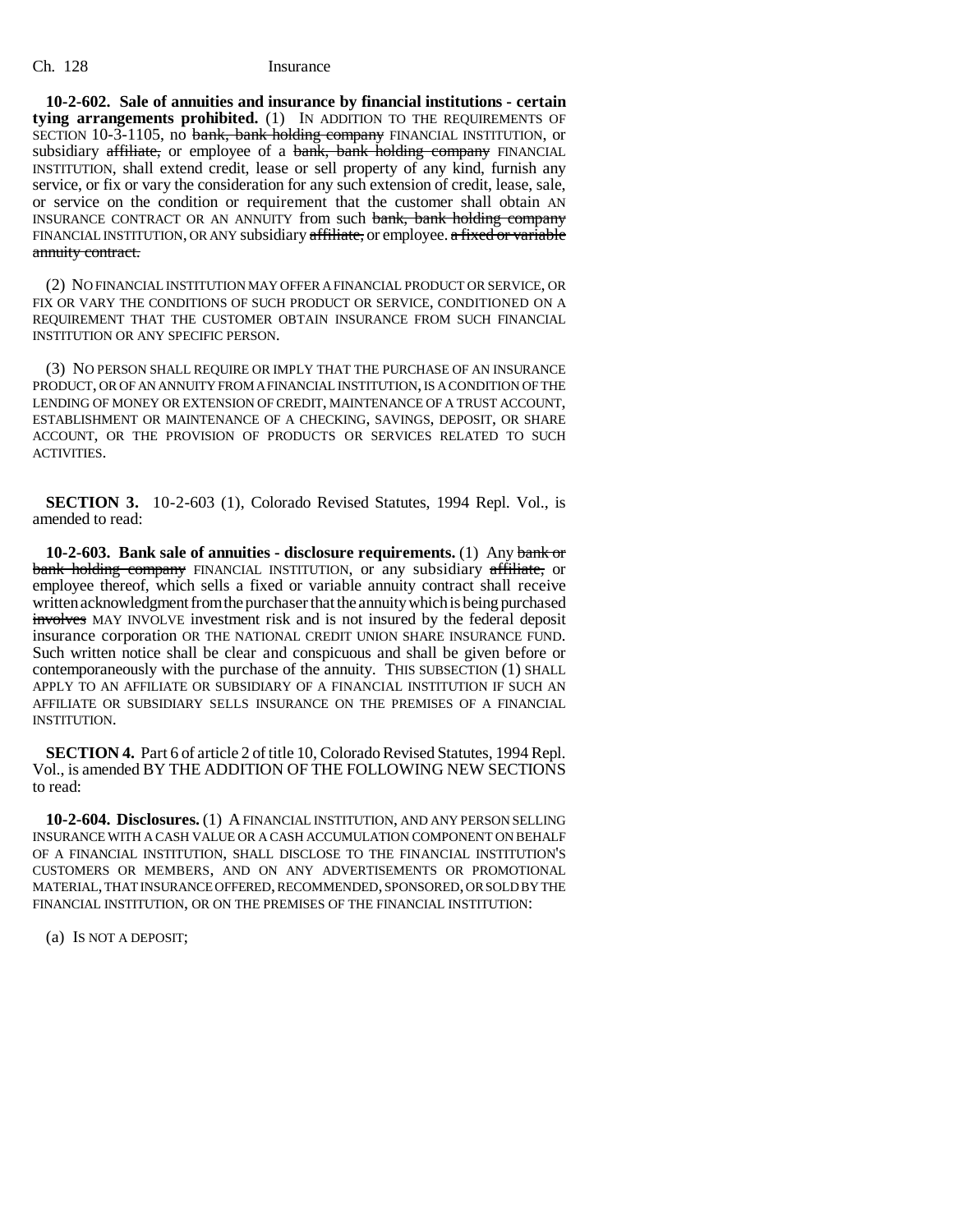(b) IS NOT INSURED BY THE FEDERAL DEPOSIT INSURANCE CORPORATION, THE NATIONAL CREDIT UNION SHARE INSURANCE FUND, OR ANY AGENCY OF THE STATE OF COLORADO OR THE FEDERAL GOVERNMENT;

(c) IS NOT GUARANTEED BY THE FINANCIAL INSTITUTION OR ANY AFFILIATED INSURED DEPOSITORY INSTITUTION;

(d) MAY INVOLVE INVESTMENT RISK, INCLUDING LOSS OF PRINCIPAL; AND

(e) MAY BE PURCHASED FROM AN AGENT OR BROKER OF THE CUSTOMER'S CHOICE AND THAT THE CUSTOMER'S CHOICE OF ANOTHER INSURANCE PROVIDER WILL NOT AFFECT THE CUSTOMER'S RELATIONSHIP WITH THE FINANCIAL INSTITUTION.

**10-2-605. Misleading advertising.** (1) NO FINANCIAL INSTITUTION, OR ANY SUBSIDIARY, AFFILIATE, OR EMPLOYEE OF A FINANCIAL INSTITUTION, MAY ISSUE ADVERTISING THAT WOULD LEAD A REASONABLE PERSON TO BELIEVE THAT THE STATE OF COLORADO OR THE FEDERAL GOVERNMENT:

(a) IS RESPONSIBLE FOR INSURANCE SALES ACTIVITIES OF THE FINANCIAL INSTITUTION, OR ANY SUBSIDIARY, AFFILIATE, OR EMPLOYEE THEREOF;

(b) GUARANTEES ANY RETURN ON INSURANCE PRODUCTS, OR IS A SOURCE OF PAYMENT OF ANY INSURANCE OBLIGATIONS SOLD BY THE FINANCIAL INSTITUTION, OR ANY SUBSIDIARY, AFFILIATE, OR EMPLOYEE THEREOF.

**10-2-606. Discrimination against affiliated agents.** (1) NO FINANCIAL INSTITUTION SHALL:

(a) REQUIRE, AS A CONDITION OF PROVIDING OR RENEWING A CONTRACT FOR PROVIDING A PRODUCT OR SERVICE TO ANY CUSTOMER, THAT THE CUSTOMER PURCHASE, FINANCE, OR NEGOTIATE ANY POLICY OR CONTRACT OF INSURANCE THROUGH ANY PARTICULAR PERSON;

(b) IN CONNECTION WITH A LOAN OR EXTENSION OF CREDIT THAT REQUIRES A BORROWER TO OBTAIN INSURANCE, REJECT AN INSURANCE POLICY SOLELY BECAUSE SUCH POLICY HAS BEEN ISSUED OR UNDERWRITTEN BY ANY PERSON WHO IS NOT ASSOCIATED WITH SUCH INSTITUTION;

(c) IMPOSE ANY REQUIREMENT ON ANY INSURANCE AGENT OR BROKER WHO IS NOT ASSOCIATED WITH THE FINANCIAL INSTITUTION THAT IS NOT IMPOSED ON ANY INSURANCE AGENT WHO IS ASSOCIATED WITH SUCH INSTITUTION; OR

(d) UNLESS OTHERWISE AUTHORIZED BY APPLICABLE FEDERAL OR STATE LAW, REQUIRE ANY DEBTOR, INSURER, BROKER, OR AGENT TO PAY A SEPARATE CHARGE IN CONNECTION WITH THE HANDLING OF INSURANCE THAT IS REQUIRED UNDER A CONTRACT.

**10-2-607. Location of sales.** TO THE EXTENT PRACTICABLE, A FINANCIAL INSTITUTION'S SALE OF INSURANCE SHALL BE IN A LOCATION DISTINCT FROM A TELLER WINDOW OR COMMON TELLER AREA. UNLICENSED EMPLOYEES OF FINANCIAL INSTITUTIONS SHALL NOT SELL INSURANCE OR ANNUITIES. SUCH EMPLOYEES MAY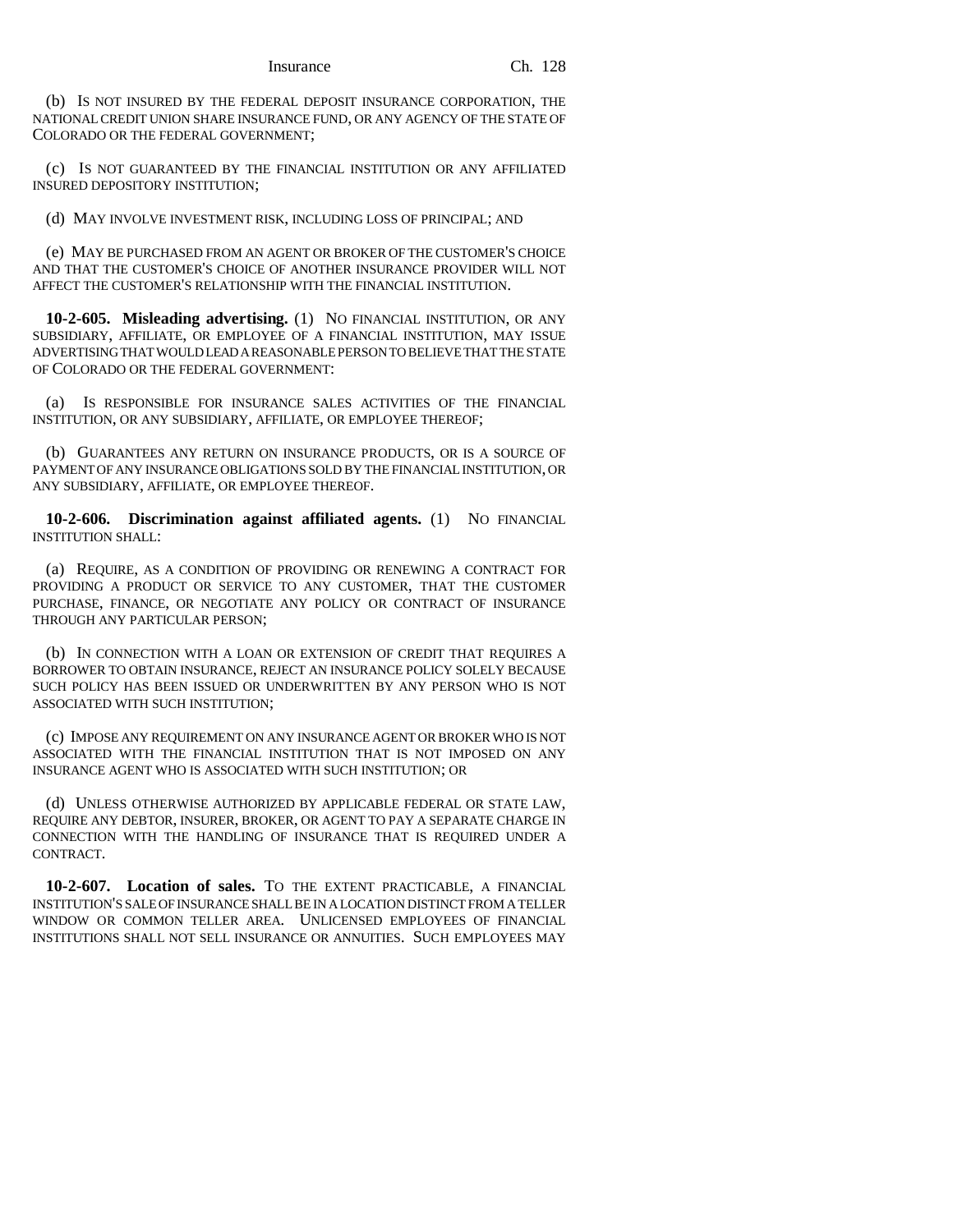DIRECT CUSTOMERS TO LICENSED PERSONS.

**SECTION 5.** 11-6-101 (2), Colorado Revised Statutes, 1987 Repl. Vol., as amended, is amended to read:

**11-6-101. Branch banks and practices prohibited - facilities defined.** (2) Except As authorized under section  $10-2-601$  (2), C.R.S., no bank shall directly or indirectly engage in trade or commerce; but any bank located and doing business in any community the population of which does not exceed five thousand inhabitants, as shown by the last preceding federal census, may, pursuant to federal law OR under such rules and regulations as may be prescribed by the banking board and subject to regulations promulgated by the commissioner of insurance concerning the sale of insurance by banks FINANCIAL INSTITUTIONS as provided in section 10-2-601, C.R.S., AS SUCH LAWS, RULES, AND REGULATIONS ARE APPLICABLE TO THE BANK, DEPENDING UPON WHETHER SUCH BANK IS A NATIONAL BANK OR A STATE BANK, act as the agent for any fire, life, or other insurance company authorized to do business in this state by soliciting and selling insurance and collecting premiums on policies issued by such company. For services so rendered, such bank may receive such fees or commissions as may be agreed upon between the bank and the insurance company for which it may act as agent. except that no such bank shall in any case assume or guarantee the payment by its principal of any premium on insurance policies issued through its agency; and except that the bank shall not be held responsible for the truth of any statement made by an assured in filing his application for insurance. FOR PURPOSES OF THIS SUBSECTION (2), "BANK" SHALL HAVE THE SAME MEANING AS SET FORTH IN SECTION 11-1-102 (2).

**SECTION 6.** 11-22-106, Colorado Revised Statutes, 1987 Repl. Vol., as amended, is amended BY THE ADDITION OF A NEW SUBSECTION to read:

**11-22-106. Powers - general corporate - loans and investments - rules and regulations of banking board.** (6) AS AUTHORIZED PURSUANT TO SECTION 10-2-601 (2), C.R.S., AN INDUSTRIAL BANK MAY, PURSUANT TO FEDERAL LAW OR UNDER SUCH RULES AS MAY BE ADOPTED BY THE BANKING BOARD OR THE COMMISSIONER OF INSURANCE PURSUANT TO SECTION 10-2-601, C.R.S., ACT AS THE AGENT FOR ANY INSURANCE COMPANY AUTHORIZED TO DO BUSINESS IN THIS STATE BY SOLICITING AND SELLING INSURANCE AND COLLECTING PREMIUMS ON POLICIES ISSUED BY SUCH COMPANY. FOR SUCH SERVICES, AN INDUSTRIAL BANK MAY RECEIVE SUCH FEES OR COMMISSIONS AS MAY BE AGREED BETWEEN THE INDUSTRIAL BANK AND THE INSURANCE COMPANY.

**SECTION 7.** 11-23-103, Colorado Revised Statutes, 1987 Repl. Vol., as amended, is amended BY THE ADDITION OF A NEW SUBSECTION to read:

**11-23-103. Powers of trust companies.** (3) AS AUTHORIZED PURSUANT TO SECTION 10-2-601 (2),C.R.S., A TRUST COMPANY MAY, PURSUANT TO FEDERAL LAW OR UNDER SUCH RULES AS MAY BE ADOPTED BY THE BOARD OR THE COMMISSIONER OF INSURANCE PURSUANT TO SECTION 10-2-601,C.R.S., ACT AS THE AGENT FOR ANY